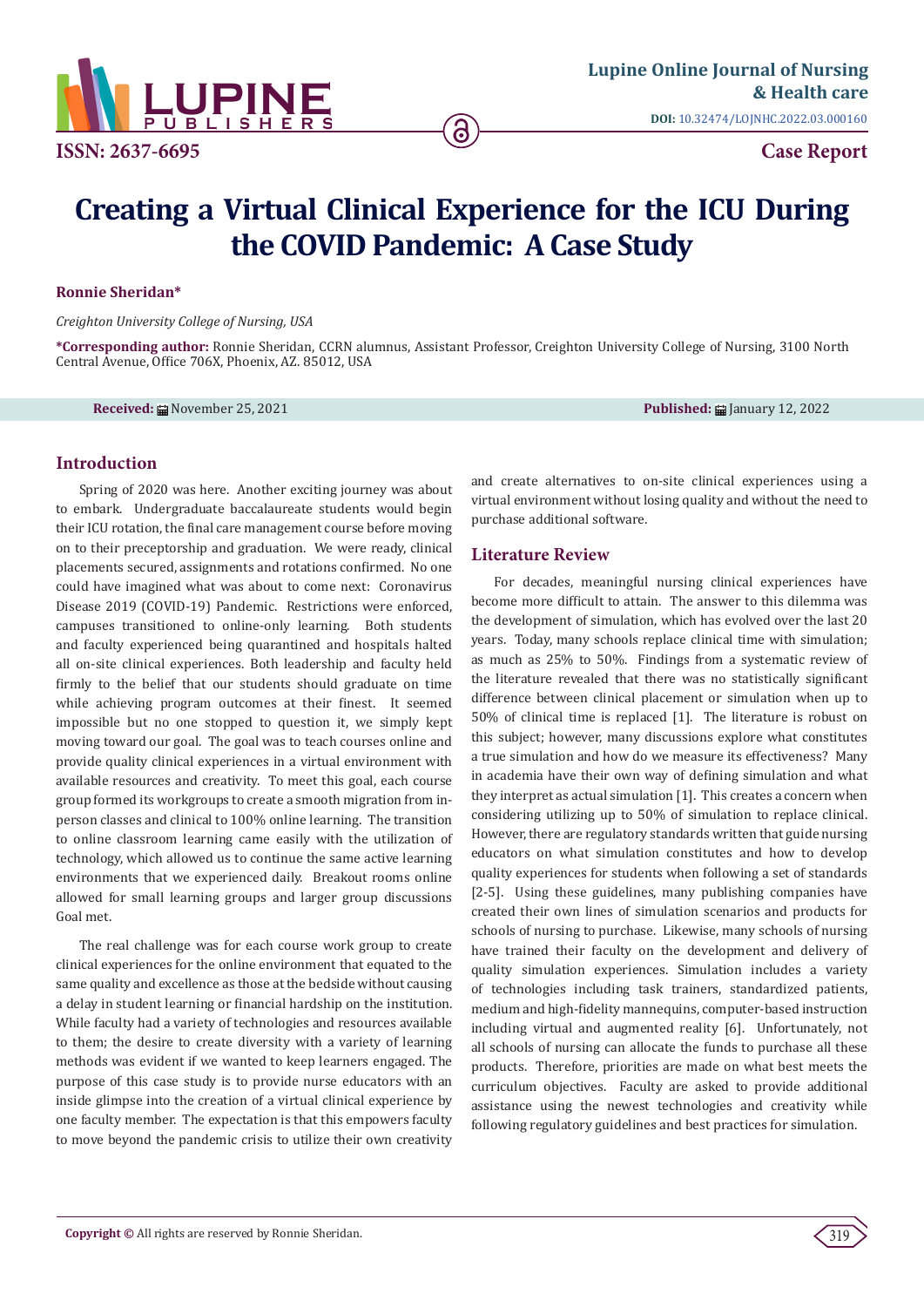# **Framework to Teamwork**

As COVID raged and students were about to start their clinical ICU experiences, each member of the critical care course workgroup assembled to identify the clinical objectives that were to establish competency for this clinical. Because of the time demands, each member took certain objectives and worked to create a variety of online clinical experiences. The team was aware that there was a state nursing board waiver to exceed 50% of simulation (2:1 ratio) online due to the pandemic; however, it was decided by our team to adhere to a 1:1 simulation ratio. Later, upon evaluating some of the learning experiences, it was apparent that with enhanced evaluation processes and research, that a 2:1 ratio may have been appropriate. To provide a framework for the development of virtual simulations, the team adhered to the standards set forth as best practices [3,5]. These standards guided each faculty member in their creation of an online clinical experience. The team was able to utilize our online learning management system to organize and deliver each of the experiences.

# **Creating a Virtual Clinical Experience**

This author was assigned to meet objectives for performing health assessments, evaluating evidence-based care management interventions, collaborating with members of the interprofessional health care team, demonstrating clinical judgment, and synthesizing knowledge. To determine what clinical experience to create, the question first posed was how does an ICU rotation begin and what will the students be missing by not being on-site? The answer came quickly; orientation to the ICU, learning the units,

#### **Table 1:**

the routine, the nurses, and the equipment. After orientation, the student experiences working on an ICU unit with two patients to provide care for, along with their preceptor RN and their clinical instructor as a guide. A typical day in the ICU allows a nursing student to observe and take part in a variety of activities that require critical thinking, clinical judgment, and continuing to learn the nursing process in action. Within this paper are the details that describe how both experiences were emulated using a virtual clinical experience online. This was accomplished using available technologies, a little creativity, and some wonderful volunteers.

# **Creating the Layout**

The first step to creating the modules for an ICU orientation and a 12-hour shift in the ICU was to outline what must be included (Table 1). Perhaps the most important aspect of the outline was to ensure multiple ways to evaluate learners just as they would be assessed by their clinical instructor when on-site at clinical rotations. For that purpose, stopping points were built into the outline at periods where knowledge could be assessed, application could be evaluated, and instructors would emulate Socratic dialogue. Another important aspect was to keep students engaged and interested in what they were learning. To promote realism into the virtual clinical experiences a variety of media were utilized including You Tube instructional videos, pictures with explanations, videos of live people, pictures with audio dialogue, and a picture of a computer, with computer automated articulation, that acted as a virtual clinical instructor. Each item was vested by a work team of faculty before using it to ensure accuracy, best practice, and alignment with the curriculum.

| <b>ICU Orientation</b>           | A 12-hour Shift in the ICU                |
|----------------------------------|-------------------------------------------|
|                                  |                                           |
|                                  | Virtual Clinical Instructor               |
|                                  | Meeting your Preceptor                    |
|                                  | Getting AM Report                         |
|                                  | Taking time to review Pathophysiology     |
| Meeting the Nurses               | Getting Organized                         |
| The Unit Orientation             | <b>Patient Assessment</b>                 |
| Learning all the Equipment       | Documentation                             |
| <b>Report Expectations</b>       | New Admission                             |
| <b>Critical Care Assessments</b> | ER Report (SBAR)                          |
| Meeting the Team Members         | Teamwork (I need help)                    |
|                                  | Transport                                 |
|                                  | New Orders: Getting Patient Settled       |
|                                  | <b>Medication Administration</b>          |
|                                  | Patient Decompensation: Critical Thinking |
|                                  | Communication: SBAR with Physician        |
|                                  | Handoff Report (SBAR)                     |
|                                  |                                           |

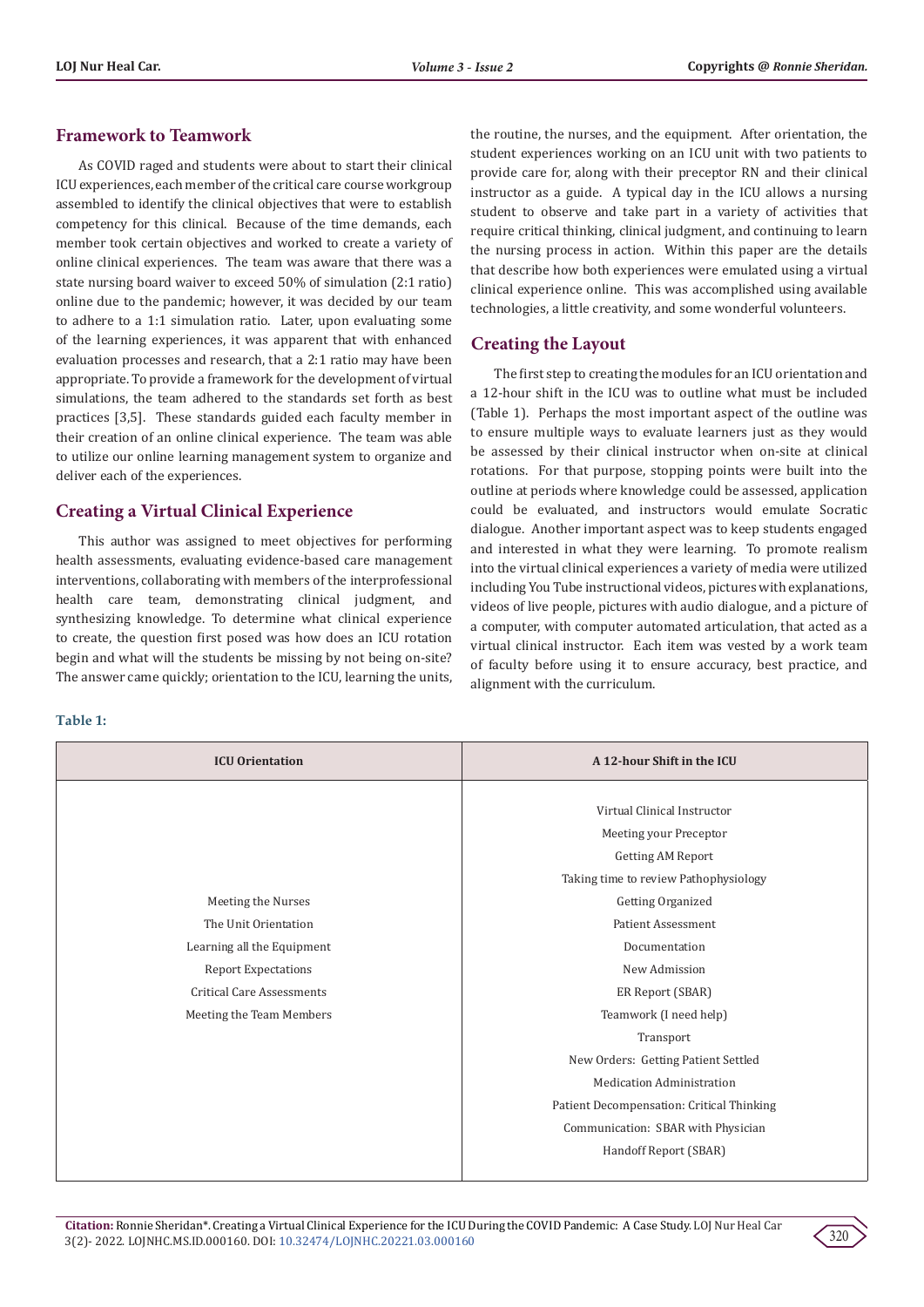## **Orientation to the ICU**

This module was entitled "Welcome to Complex Adult Care in the ICU (A Virtual/Simulated Tour Experience)". Students were welcomed to a virtual tour of the world of Critical Care Nursing. Within the Introduction is a brief explanation that critical care nurses have a very specific skillset and the types of units they work. Additionally, information about critical care certification opportunities is shared. Finally, the purpose of the module is listed with three objectives that are mapped to the clinical objectives and program objectives. Each page of the module, within the learning management system, was embedded with pictures to make the dialogue more engaging. Once introduced to the unit, students were able to meet two ICU nurses by watching a video with the ICU nurse sharing dialogue about their responsibilities and their experiences. This was a perfect stopping point for students to write and submit a reflection on the roles of the ICU nurse as they perceive it from this exercise. Any artifacts submitted by students were reviewed with timely feedback from their live clinical instructor. Being in the ICU can be very distressful to students due to all the equipment, the sounds, and the hurried atmosphere. Therefore, a page within the module was created called "What is all this stuff?". On this page, students were able to observe an RN giving an entire tour of an ICU room including all the equipment that would be utilized within the ICU such as monitors and ventilators. In addition, a You Tube video explaining what to expect in the ICU was available for student viewing. The next page demonstrated various IV pumps that are utilized and provided step-by-step instructions on how to utilize multiple pump infusers when multiple drips are necessary. Once the infusion pumps were reviewed, students went to the next page where ICU drips were reviewed using brief written explanations along with blackboard drawing videos for paralytics, sedation, vasopressors, inotropes, vasodilators, antiarrhythmics, and analgesics. Moving forward from this page students were introduced to a new page where titrating drips in the ICU presented real-life scenarios requiring drug math calculations and pump settings by the students. Each page included brief dialogue followed by videos to enhance the students learning, along with stopping points to ask students questions or have them solve problems. All student responses were reviewed by their live clinical instructor with robust feedback.

Central monitors are an essential part of the ICU and monitoring the patient's hemodynamic status. Therefore, the module continued a page on central monitors showing a video of how to use the patient monitor. In addition, arterial lines, pulmonary catheters, and central lines were introduced through brief dialogues, pictures, and video instructions to help students make the connection in hemodynamic monitoring. Early in the module, mechanical ventilators were introduced briefly as the students engaged in a tour of the ICU patient room. Next, the students received a broader view of the mechanical ventilator by watching a patient be intubated through rapid sequence intubation (RSI). Once the patient was safely intubated and placed on the ventilator, students watched a video on how the mechanical ventilator operates and

how to make the settings or change the settings. Likewise, alarms were discussed and how the nurse assists the respiratory therapist in this role. Various pictures and descriptions were provided for yankauer suctioning, open in-line suctioning, and closed in-line suctioning. This page was completed with a video about Ventilator-Associated Pneumonia (VAP) to integrate evidence-based practice.

Through this orientation module, the student has experienced a variety of learning methods to understand the ICU and the responsibilities of the RN. The students move on to participate in an activity with a 60-year-old male from the medical-surgical unit who has decompensated and is going to arrive in the ICU in five minutes. The student is required to prepare for RSI and hemodynamic support to prepare for their patient. The student is presented with a series of questions related to RSI, hemodynamic parameters, IV drips, pathophysiology of the patient, a picture of a mechanical ventilator screen with settings that are to be reviewed and discussed. The live clinical instructor reviews the student's responses and provides both synchronous and asynchronous feedback. In the next module, students will be participating in ICU communication, both verbal and written. Therefore, an additional page on ICU report using SBAR allows students to review some examples of ICU report sheets and choose one. Once chosen, they can watch and take report from an ICU nurse on pre-recorded video. To determine competency, students repeat this activity; however, they turn in their report sheet to their live clinical instructor for feedback. At this point, students have learned all about the ICU unit, the equipment, and most of the RN's role. However, because the ICU patient is complex and requires an in-depth assessment, students watch two videos where ICU nurses are assessing patients, both responsive and non-responsive. To complete their orientation, the students are introduced to various team members such as the respiratory therapist, the ICU intensivist, the pharmacist, and the dietician. Each of these includes a video of the individual explaining their role. To conclude the module, students are asked to reflect on their orientation to the ICU and key takeaway points that each learner has experienced. Within this module are 10 virtual simulation pages provided via picture/audio or video. In addition, four application pages allow students to demonstrate their understanding and receive feedback from their clinical instructor. The day ends with a synchronous post-conference to allow students to ask questions and clarify any muddy points.

# **A 12-Hour Day in the ICU**

Unlike the orientation to the ICU, the 12-hour day in the ICU contains more real-life, in-the-moment interaction between students and the virtual environment. Most of the hospital staff have their pictures posted with audio files next to them so that students can listen to their voices and follow along with the unfolding day. The overview for this day follows a typical day in the ICU including meeting your preceptor, clinical instructor assessment during rounds, critical thinking in the ICU, organizing your day and getting started, getting a new admission, care management for Mr. Mitchell, medication pass time, a smooth intubation, an unexpected complication, a slight change in RN assignments, monitoring

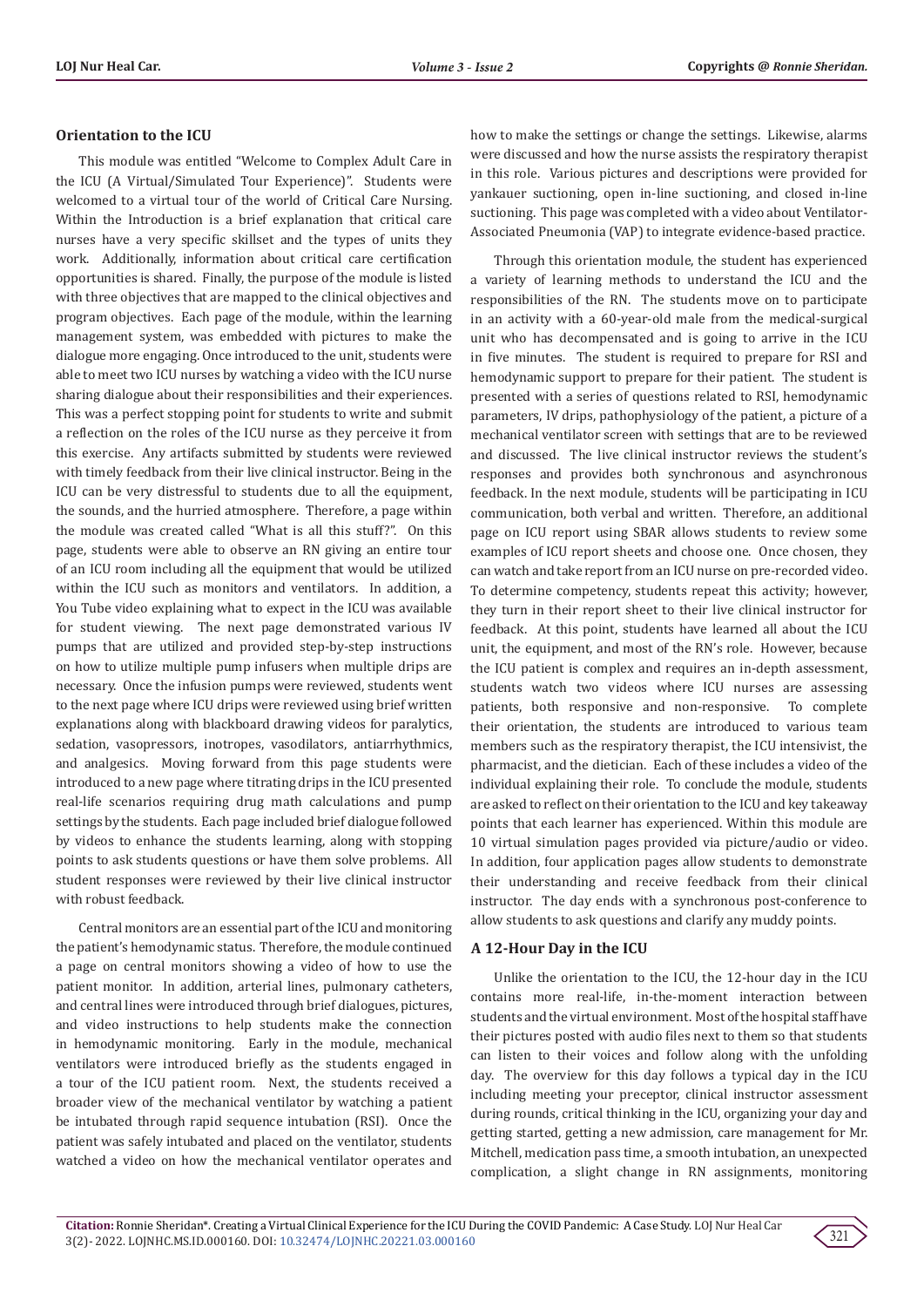our patients, and finally, I survived a 12-hour shift in the ICU! Each of these pages throughout includes checkpoint quizzes and clinical instructor assessment during rounds with feedback from a live clinical instructor. Students begin their day by meeting their preceptor. The preceptor's picture is on the page with an audio file next to it explaining that they are about to get report from John, the night RN who had a patient die and received a new admit. Again, there is a picture of John and an audio file. The student receives a report sheet from the preceptor and uses this to take report. At the end of this page, there is a STOP sign instructing the students to turn in their report sheet. Students receive feedback from the live clinical instructor who is following along at the same time as the

#### **Table 2**:

student. During the 12-hour clinical day, each student is caring for two patients. Mrs. Anderson, who has pancreatitis and eventually requires intubation, and Mr. Mitchell, who is a new admission with a Gastrointestinal Bleed. Throughout the care of these two patients, the students experience a variety of activities (Table 2). While the student progresses through the various pages of the module in the learning management system, the live clinical instructor (1:10 ratio) provides feedback promptly throughout the clinical day. This activity was run synchronously, but we quickly realized it could also be asynchronous. Again, the variety of activities included pictures and audios of various team members, pictures of equipment, and You Tube videos of live demonstrations.

|                                                            | 12-hour day in the ICU Activities                                                                                                                                                                                                                                                                                                                                                                                                                                                                                                                                                                                                                                                                                                                                                                                                                                                                         |  |
|------------------------------------------------------------|-----------------------------------------------------------------------------------------------------------------------------------------------------------------------------------------------------------------------------------------------------------------------------------------------------------------------------------------------------------------------------------------------------------------------------------------------------------------------------------------------------------------------------------------------------------------------------------------------------------------------------------------------------------------------------------------------------------------------------------------------------------------------------------------------------------------------------------------------------------------------------------------------------------|--|
| Virtual Clinical Instructor                                | Explains activities of the day to the student using a computer articulated voice.                                                                                                                                                                                                                                                                                                                                                                                                                                                                                                                                                                                                                                                                                                                                                                                                                         |  |
| Meet your Preceptor                                        | The student meets the preceptor and learns about John, RN from the night shift and how to take report                                                                                                                                                                                                                                                                                                                                                                                                                                                                                                                                                                                                                                                                                                                                                                                                     |  |
| Getting Report John, RN                                    | John's picture and an audio file are on the page and the student listens to report and takes report with a STOP at the<br>bottom of the page to turn in the report sheet.                                                                                                                                                                                                                                                                                                                                                                                                                                                                                                                                                                                                                                                                                                                                 |  |
| Clinical Instructor Assessment<br><b>During Rounds</b>     | Two question quiz about Mrs. Anderson and her ABG's (she has Pancreatitis and will later need intubation)                                                                                                                                                                                                                                                                                                                                                                                                                                                                                                                                                                                                                                                                                                                                                                                                 |  |
| Critical Thinking in the ICU - it<br>begins with KNOWLEDGE | The preceptor talks to the student about the patient and then asks the student to look up Pancreatitis while she talks<br>to the charge nurse about her schedule. This page ends with a STOP sign for students to turn in a worksheet on<br>Pancreatitis.                                                                                                                                                                                                                                                                                                                                                                                                                                                                                                                                                                                                                                                 |  |
| Organizing your day and getting<br>started!                | The preceptor talks with the student about getting her day started and asks the student to assess Mrs. Anderson.<br>This page includes pictures of Mrs. Anderson and audio. Other pictures allow for a thorough assessment of every<br>aspect of the head to toe. The page ends with a STOP sign to turn in their ICU documentation of the assessment.                                                                                                                                                                                                                                                                                                                                                                                                                                                                                                                                                    |  |
| Checkpoint 1                                               | This is a 10 question quiz that allows the student to see what they have learned and for the live clinical instructor to<br>see their progress and do an assessment.                                                                                                                                                                                                                                                                                                                                                                                                                                                                                                                                                                                                                                                                                                                                      |  |
| Getting a new admission                                    | The preceptor talks with the student about their patient and then explains that a new admission is coming. At this<br>point, the student sees a picture of their nurse's station and the phone on the desk. Together, they call the ER for<br>report from the ER nurse along with a copy of Mr. Mitchell's ICU orders. During the report, another RN approaches<br>them and offers to help out (showing teamwork). Pictures of the transport from ER to ICU are shown and the pre-<br>ceptor goes over the orders with the student. The page ends with some questions for the student to answer about<br>the new admit (allows for live instructor assessment).                                                                                                                                                                                                                                           |  |
| Care Management for Mr.<br>Mitchell                        | The preceptor goes over everything in the room for Mr. Mitchell (monitor, leads, lead placement, setting up NGT suc-<br>tion, setting up IV pump and IV fluids, and introducing themselves to Mr. Mitchell (he has a picture and audio). The<br>page ends with critical response questions about their new patient (allows for live clinical instructor assessment).                                                                                                                                                                                                                                                                                                                                                                                                                                                                                                                                      |  |
| Clinical Instructor Assessment<br>during rounds #2         | This includes 3 questions about the new patient to determine the student's knowledge and emulate Socratic dia-<br>logue.                                                                                                                                                                                                                                                                                                                                                                                                                                                                                                                                                                                                                                                                                                                                                                                  |  |
| <b>Medication Pass Time!</b>                               | Both patients require medications. Pictures of patients and the preceptor with audio provide valuable learning for<br>the student. Mrs. Anderson is deteriorating slowly, requiring a call to the physician. The page ends with a STOP to<br>allow the student to share an SBAR of what the preceptor should share with Dr. Perry.                                                                                                                                                                                                                                                                                                                                                                                                                                                                                                                                                                        |  |
| A smooth Intubation                                        | The preceptor calls Dr. Perry and Dr. Perry responds. Both have pictures and audio. STAT orders are received, and<br>RSI is about to take place. A STOP occurs to allow the student to do drug calculations for paralytic, sedation, and<br>continuous drips (allows for assessment). This page continues and we see a respiratory therapist, Dr. Perry, and<br>the preceptor speaks with Mrs. Anderson about the intubation to explain everything (teamwork). We also see Mrs.<br>Anderson respond. A video demonstration of RSI is shown along with ICU nurses sharing about their role during<br>intubation. The page ends with the preceptor directing the student to follow her to check on their other patient, Mr.<br>Mitchell.                                                                                                                                                                    |  |
| An unexpected complication                                 | In Mr. Mitchell's room (pics/audios included), the preceptor and student discover there is active bleeding from the<br>NGT and he is deteriorating. Oxygen is applied to the patient and new orders are obtained based on the assessment.<br>Videos of gastric lavage with saline until clear are demonstrated in a video. A foley catheter is ordered. A video<br>of Foley catheter insertion is shown. A triple lumen central line is placed (shown by video) and CVP monitoring is<br>set up (also shown by video). A unit of blood is started (shown by video) and then the preceptor takes a moment<br>to catch up with the student on what has happened. A STOP sign occurs to research GI bleeds and a worksheet is<br>turned in for live instructor assessment. The page ends with conversations from Mr. Mitchell and Dr. Perry along<br>with a view of charting from the preceptor and student. |  |